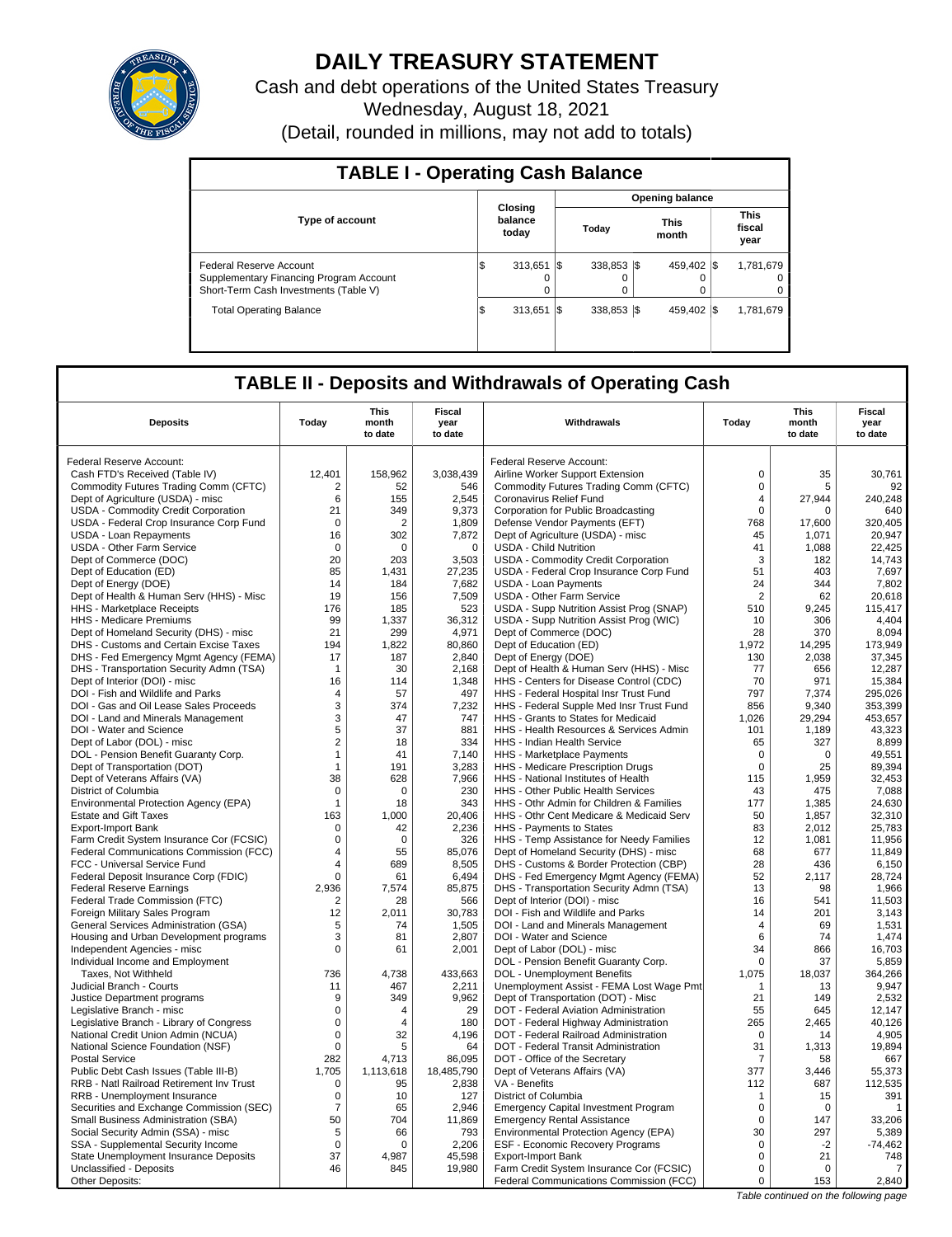| <b>Deposits</b>                                                               | Today    | <b>This</b><br>month<br>to date | <b>Fiscal</b><br>year<br>to date                 | Withdrawals                                                                 | Today          | <b>This</b><br>month<br>to date   | <b>Fiscal</b><br>year<br>to date |
|-------------------------------------------------------------------------------|----------|---------------------------------|--------------------------------------------------|-----------------------------------------------------------------------------|----------------|-----------------------------------|----------------------------------|
| <b>Thrift Savings Plan Transfer</b>                                           | 80       | 2,121                           | 42,252                                           | FCC - Universal Service Fund                                                | 16             | 185                               | 7,434                            |
|                                                                               |          |                                 |                                                  | Federal Deposit Insurance Corp (FDIC)                                       | $\overline{2}$ | 22                                | 824                              |
|                                                                               |          |                                 |                                                  | Federal Employees Insurance Payments                                        | 325            | 4,699                             | 78,781                           |
|                                                                               |          |                                 |                                                  | Federal Salaries (EFT)                                                      | 99             | 7,883                             | 181.172                          |
|                                                                               |          |                                 |                                                  | Federal Trade Commission (FTC)                                              | $\Omega$       | 66                                | 519                              |
|                                                                               |          |                                 |                                                  | General Services Administration (GSA)                                       | 96             | 1,600                             | 23.922                           |
|                                                                               |          |                                 |                                                  | Housing and Urban Development programs                                      | 129            | 5,160                             | 65,144                           |
|                                                                               |          |                                 |                                                  | Independent Agencies - misc                                                 | 8              | 182                               | 3,414                            |
|                                                                               |          |                                 |                                                  | <b>Interest on Treasury Securities</b>                                      | $\mathbf 0$    | 52,358                            | 277,412                          |
|                                                                               |          |                                 |                                                  | IRS - Advanced Child Tax Credit (EFT)                                       | $\mathbf 0$    | 11,458                            | 24,194                           |
|                                                                               |          |                                 |                                                  | IRS - Economic Impact Payments (EFT)                                        | 304            | 941                               | 442,630                          |
|                                                                               |          |                                 |                                                  | IRS Tax Refunds Business (EFT)                                              | 65             | 1,003                             | 27,617                           |
|                                                                               |          |                                 |                                                  | IRS Tax Refunds Individual (EFT)                                            | 4,568          | 10,394                            | 329,117                          |
|                                                                               |          |                                 |                                                  | Judicial Branch - Courts                                                    | 3              | 70                                | 1,552                            |
|                                                                               |          |                                 |                                                  | Justice Department programs                                                 | 78             | 1,174                             | 18,702                           |
|                                                                               |          |                                 |                                                  | Legislative Branch - misc                                                   | 5              | 62                                | 1,109                            |
|                                                                               |          |                                 |                                                  | Legislative Branch - Library of Congress                                    | $\mathbf{1}$   | 23                                | 664                              |
|                                                                               |          |                                 |                                                  | <b>NASA</b>                                                                 | 99             | 1,300                             | 17,770                           |
|                                                                               |          |                                 |                                                  | National Credit Union Admin (NCUA)                                          | $\mathbf{1}$   | 4                                 | 1,849                            |
|                                                                               |          |                                 |                                                  | National Science Foundation (NSF)                                           | 44             | 486                               | 5,990                            |
|                                                                               |          |                                 |                                                  | Postal Service Money Orders and Other                                       | 114            | 1,973                             | 37,751                           |
|                                                                               |          |                                 |                                                  | Public Debt Cash Redemp. (Table III-B)                                      | 1,545          | 1,034,477                         | 17,201,222                       |
|                                                                               |          |                                 |                                                  | Railroad Retirement Board (RRB) - misc                                      | $\Omega$       | 1                                 | 43                               |
|                                                                               |          |                                 |                                                  | <b>RRB - Benefit Payments</b>                                               | $\mathbf{1}$   | 1.156                             | 12.876                           |
|                                                                               |          |                                 |                                                  | Securities and Exchange Commission (SEC)                                    | 1              | 36                                | 1,046                            |
|                                                                               |          |                                 |                                                  | Small Business Administration (SBA)                                         | 5,296          | 60,103                            | 609,364                          |
|                                                                               |          |                                 |                                                  | Social Security Admin (SSA) - misc                                          | 8              | 197                               | 4,093                            |
|                                                                               |          |                                 |                                                  | SSA - Benefits Payments                                                     | 20,307         | 63,751                            | 895,086                          |
|                                                                               |          |                                 |                                                  | SSA - Supplemental Security Income                                          | 7              | 180                               | 50,144                           |
|                                                                               |          |                                 |                                                  | <b>Transportation Services</b>                                              | 27             | 774                               | 775                              |
|                                                                               |          |                                 |                                                  | Other Withdrawals:                                                          |                |                                   |                                  |
|                                                                               |          |                                 |                                                  | Agency for Internat'l Development                                           | 72             | 860                               | 19,530                           |
|                                                                               |          |                                 |                                                  | Unclassified                                                                | 1,966          | 17,378                            | 298,113                          |
|                                                                               |          |                                 |                                                  |                                                                             |                |                                   |                                  |
| <b>Total Other Deposits</b><br>Change in Balance of Uncollected               | 80       | 3,745                           | 74,800                                           | Total, Other Withdrawals                                                    | 2,038          | 31,828                            | 679,786                          |
| Funds                                                                         | 0        | 0                               | 0                                                |                                                                             |                |                                   |                                  |
| <b>Transfers from Depositaries</b>                                            | $\Omega$ | $\mathbf 0$                     | $\mathbf 0$                                      | <b>Transfers to Depositaries</b>                                            | 0              | $\mathbf 0$                       | 0                                |
| <b>Total Federal Reserve Account</b>                                          | 19,261   | 1,313,302                       | 22,694,115                                       | <b>Total Federal Reserve Account</b>                                        | 44,462         | 1,459,053                         | 24, 162, 142                     |
| Short-Term Cash Investments:<br><b>Transfers from Federal Reserve Account</b> |          |                                 |                                                  | Short-Term Cash Investments:<br><b>Transfers to Federal Reserve Account</b> |                |                                   |                                  |
| (Table V)                                                                     | $\Omega$ | $\Omega$                        | $\Omega$                                         | (Table V)                                                                   | ∩              | 0                                 |                                  |
| Total Deposits (excluding transfers)                                          | 19,261   |                                 | $\frac{1}{3}$ 1,313,302 $\frac{1}{3}$ 22,694,115 | Total Withdrawals (excluding transfers)                                     |                | 44,462 \$ 1,459,053 \$ 24,162,142 |                                  |
|                                                                               |          |                                 |                                                  |                                                                             |                |                                   |                                  |
|                                                                               |          |                                 |                                                  | Net Change in Operating Cash Balance                                        | $-25,202$ \$   |                                   | $-145,751$ \$ $-1,468,028$       |
|                                                                               |          |                                 |                                                  |                                                                             |                |                                   |                                  |

| <b>TABLE III-A - Public Debt Transactions</b> |                                          |          |              |                           |             |                                         |  |                  |                                 |  |                           |  |
|-----------------------------------------------|------------------------------------------|----------|--------------|---------------------------|-------------|-----------------------------------------|--|------------------|---------------------------------|--|---------------------------|--|
| <b>Issues</b>                                 | <b>This</b><br>Today<br>month<br>to date |          |              | Fiscal<br>year<br>to date |             | <b>Redemptions</b>                      |  | Today            | <b>This</b><br>month<br>to date |  | Fiscal<br>year<br>to date |  |
| Marketable:                                   |                                          |          |              |                           |             | Marketable:                             |  |                  |                                 |  |                           |  |
| Bills:                                        |                                          |          |              |                           |             | <b>Bills</b>                            |  |                  | $0 \,$ $\upbeta$<br>723,869 \$  |  | 14,580,910                |  |
| <b>Reqular Series</b>                         |                                          | 0<br>l\$ | 517,865 \$   |                           | 9,527,992   | <b>Notes</b>                            |  | 0                | 269,062                         |  | 2,052,315                 |  |
| <b>Cash Management Series</b>                 |                                          | $\Omega$ | 130,006      |                           | 4,090,140   | <b>Bonds</b>                            |  |                  | 9,506                           |  | 29,649                    |  |
| <b>Notes</b>                                  |                                          |          | 374,374      |                           | 3,765,170   | <b>Federal Financing Bank</b>           |  |                  |                                 |  | 1,209                     |  |
| <b>Bonds</b>                                  |                                          | 0        | 65,344       |                           | 628,868     | Nonmarketable:                          |  |                  |                                 |  |                           |  |
| Inflation-Protected Securities Increment      | 482                                      |          | 9,001        |                           | 69,667      | <b>United States Savings Securities</b> |  | 32               | 545                             |  | 9,335                     |  |
| <b>Federal Financing Bank</b>                 |                                          |          | ŋ            |                           |             | <b>Government Account Series</b>        |  | 321,790          | 4,545,909                       |  | 93,133,081                |  |
| Nonmarketable:                                |                                          |          |              |                           |             | Hope Bonds                              |  |                  |                                 |  |                           |  |
| United States Savings Securities:             |                                          |          |              |                           |             | <b>Domestic Series</b>                  |  |                  |                                 |  | 71,549                    |  |
| Cash Issue Price                              |                                          |          | 80           |                           | 1,313       | <b>Foreign Series</b>                   |  |                  |                                 |  | 0                         |  |
| Interest Increment                            |                                          |          | 343          |                           | 3,605       | <b>State and Local Series</b>           |  |                  | 8,907                           |  | 93,366                    |  |
| Government Account Series                     | 321,136                                  |          | 4,457,078    |                           | 93,249,428  | Other                                   |  | 1,512            | 22,588                          |  | 364,098                   |  |
| Hope Bonds                                    |                                          |          |              |                           |             |                                         |  |                  |                                 |  |                           |  |
| <b>Domestic Series</b>                        |                                          |          |              |                           |             |                                         |  |                  |                                 |  |                           |  |
| <b>Foreign Series</b>                         |                                          |          |              |                           |             |                                         |  |                  |                                 |  |                           |  |
| State and Local Series                        | 189                                      |          | 3,619        |                           | 116,899     |                                         |  |                  |                                 |  |                           |  |
| Other                                         | 1,510                                    |          | 22,573       |                           | 364,636     | <b>Total Redemptions</b>                |  | $323,335$ \$     | 5,580,387 \$                    |  | 110,335,512               |  |
| <b>Total Issues</b>                           | 323,323                                  | IS.      | 5,580,283 \$ |                           | 111,817,739 | Net Change in Public Debt Outstanding   |  | $-12$ $\sqrt{3}$ | $-104$ S                        |  | 1,482,227                 |  |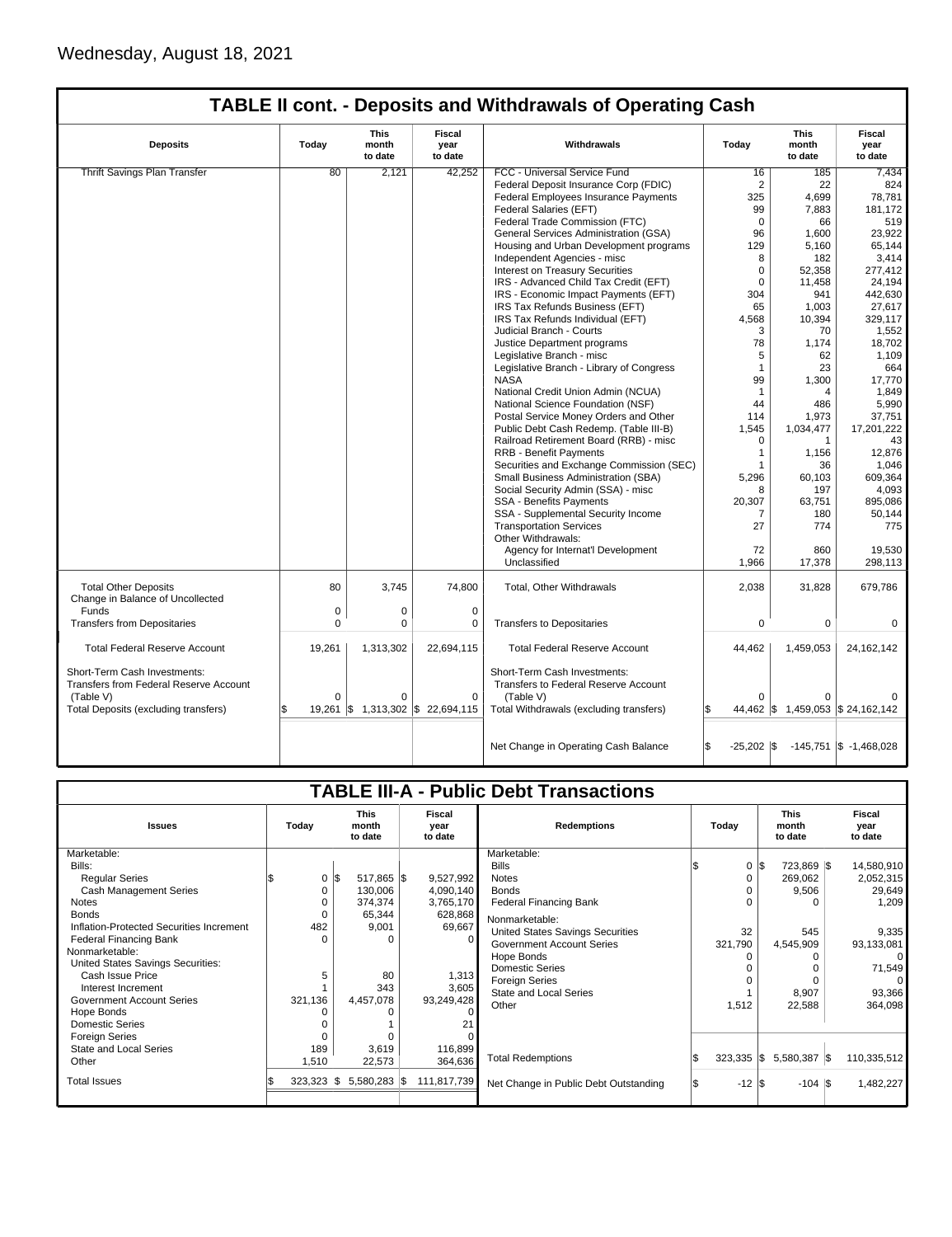| <b>TABLE III-B - Adjustment of Public Debt</b><br><b>Transactions to Cash Basis</b>                                                                                                                                                                 |       |                                               |     |                                            |                                     |                                 |                                  |  |
|-----------------------------------------------------------------------------------------------------------------------------------------------------------------------------------------------------------------------------------------------------|-------|-----------------------------------------------|-----|--------------------------------------------|-------------------------------------|---------------------------------|----------------------------------|--|
| <b>Transactions</b>                                                                                                                                                                                                                                 | Today |                                               |     |                                            |                                     | <b>This</b><br>month<br>to date | <b>Fiscal</b><br>year<br>to date |  |
| Public Debt Cash Issues:<br>Public Debt Issues (Table III-A)<br>Premium on New Issues                                                                                                                                                               | l\$   | 323,323<br>O                                  | I\$ | 5,580,283<br>1,556                         | \$11,817,739<br>21,067              |                                 |                                  |  |
| Discount on New Issues:<br>Bills $(-)$<br>Bonds and Notes (-)                                                                                                                                                                                       |       | 0<br>0                                        |     | 106<br>1,693                               | 2,626<br>28,815                     |                                 |                                  |  |
| Federal Financing Bank (-)<br>Government Account Transactions (-)<br>Hope Bonds (-)                                                                                                                                                                 |       | O<br>321,136<br>n                             |     | 0<br>4,457,078<br>U                        | 93,249,428                          |                                 |                                  |  |
| Interest Increment on United States<br>Savings Securities (-)<br>Inflation-Protected Securities Increment                                                                                                                                           |       | 482                                           |     | 343<br>9,001                               | 3.605<br>68,542                     |                                 |                                  |  |
| <b>Total Public Debt Cash Issues</b><br>Deposited in Federal Reserve Account                                                                                                                                                                        | \$    | 1,705                                         | l\$ | 1,113,618                                  | \$18,485,790                        |                                 |                                  |  |
| <b>Public Debt Cash Redemptions:</b><br>Public Debt Redemptions (Table III-A)<br>Premium on Debt Buyback Operation<br>Discount on Debt Buyback Operation (-)<br>Federal Financing Bank (-)<br>Government Account Transactions (-)<br>Hope Bonds (-) | \$    | 323,335<br>0<br>$\Omega$<br>0<br>321,790<br>O | \$  | 5,580,387<br>0<br>0<br>O<br>4,545,909<br>0 | \$10,335,512<br>1,209<br>93,133,081 |                                 |                                  |  |
| <b>Total Public Debt Cash Redemptions</b><br>Withdrawn from Federal Reserve Acct.                                                                                                                                                                   | l\$   | 1,545                                         | I\$ |                                            | 1,034,477 \$17,201,222              |                                 |                                  |  |

| <b>TABLE III-C - Debt Subject to Limit</b>                                        |                           |                                                                                                     |                           |                           |  |  |  |  |  |
|-----------------------------------------------------------------------------------|---------------------------|-----------------------------------------------------------------------------------------------------|---------------------------|---------------------------|--|--|--|--|--|
|                                                                                   | Closing                   | Opening balance                                                                                     |                           |                           |  |  |  |  |  |
| <b>Balance Transactions</b>                                                       | balance<br>today          | Today                                                                                               | <b>This</b><br>month      | Fiscal<br>year            |  |  |  |  |  |
| Debt Held by the Public<br>Intragovernmental Holdings<br><b>Total Public Debt</b> | \$22,265,522<br>6,162,096 | \$22,250,415<br>6,177,215                                                                           | \$22,284,628<br>6,143,094 | \$21,018,952<br>5,926,439 |  |  |  |  |  |
| Outstanding<br>Less: Debt Not<br>Subject to Limit:                                | 28,427,618                | 28,427,630                                                                                          | 28,427,722                | 26,945,391                |  |  |  |  |  |
| Other Debt                                                                        | 478                       | 478                                                                                                 | 478                       | 478                       |  |  |  |  |  |
| <b>Unamortized Discount</b>                                                       | 19,649                    | 19,661                                                                                              | 19,753                    | 17,271                    |  |  |  |  |  |
| <b>Federal Financing Bank</b>                                                     | 6,053                     | 6,053                                                                                               | 6,053                     | 7,262                     |  |  |  |  |  |
| Hope Bonds<br>Plus: Other Debt Subject to Limit<br><b>Guaranteed Debt of</b>      | O                         | ი                                                                                                   | o                         | U                         |  |  |  |  |  |
| Government Agencies                                                               | $\Omega$                  | 0                                                                                                   | $\Omega$                  | $\Omega$                  |  |  |  |  |  |
| <b>Total Public Debt</b><br>Subject to Limit                                      |                           | $\frac{1}{2}$ 28,401,438 $\frac{1}{2}$ 28,401,438 $\frac{1}{2}$ 28,401,438 $\frac{1}{2}$ 26,920,380 |                           |                           |  |  |  |  |  |
| <b>Statutory Debt Limit</b>                                                       | \$28,401,463              | $\frac{1}{2}$ \$ 28,401,463 $\frac{1}{2}$ 28,401,463                                                |                           | SUSP-1                    |  |  |  |  |  |
|                                                                                   |                           |                                                                                                     |                           |                           |  |  |  |  |  |

| See Footnote |  |
|--------------|--|
|              |  |

| <b>TABLE IV - Federal Tax Deposits</b>                                                                                                                                                                                                               |    |                                                             |     |                                                           |     |                                                                      |  |
|------------------------------------------------------------------------------------------------------------------------------------------------------------------------------------------------------------------------------------------------------|----|-------------------------------------------------------------|-----|-----------------------------------------------------------|-----|----------------------------------------------------------------------|--|
| Classification                                                                                                                                                                                                                                       |    | Today                                                       |     | <b>This</b><br>month<br>to date                           |     | Fiscal<br>year<br>to date                                            |  |
| Withheld Income and Employment Taxes<br><b>Individual Income Taxes</b><br><b>Railroad Retirement Taxes</b><br><b>Excise Taxes</b><br><b>Corporation Income Taxes</b><br><b>Federal Unemployment Taxes</b><br>Estate and Gift Taxes & Misc IRS Rcpts. | \$ | $12,016$ \$<br>253<br>2<br>39<br>130<br>2<br>$\overline{2}$ |     | 152,213 \$<br>3,741<br>265<br>3,792<br>3,509<br>576<br>49 |     | 2,420,177<br>330,802<br>4,661<br>63,506<br>309,042<br>6,341<br>4,485 |  |
| Total                                                                                                                                                                                                                                                | \$ | $12,444$ $\sqrt{3}$                                         |     | 164,145                                                   | 1\$ | 3,139,014                                                            |  |
| Cash Federal Tax Deposits:<br>Direct<br><b>Through Depositaries</b>                                                                                                                                                                                  | \$ | 77<br>12,323                                                | l\$ | $1,731$ \$<br>157,231                                     |     | 27,330<br>3,011,110                                                  |  |
| Total Cash FTD's                                                                                                                                                                                                                                     | \$ | 12,401                                                      | l\$ | 158,962                                                   | l\$ | 3,038,439                                                            |  |
| <b>Inter-agency Transfers</b>                                                                                                                                                                                                                        |    | 44                                                          |     | 5,184                                                     |     | 100,575                                                              |  |
| Total                                                                                                                                                                                                                                                | \$ | 12.444                                                      | 1\$ | 164,145                                                   | l\$ | 3,139,014                                                            |  |
|                                                                                                                                                                                                                                                      |    |                                                             |     |                                                           |     |                                                                      |  |

| <b>TABLE V - Short-Term Cash Investments</b> |          |                           |          |       |  |  |  |  |  |  |
|----------------------------------------------|----------|---------------------------|----------|-------|--|--|--|--|--|--|
|                                              |          | <b>Type of Depositary</b> |          |       |  |  |  |  |  |  |
| <b>Balance Transactions</b>                  |          |                           |          | Total |  |  |  |  |  |  |
|                                              | А        | в                         | С        |       |  |  |  |  |  |  |
| Opening Balance Today<br>Deposits:           | 0        | l\$<br>$\Omega$           | 0<br>1\$ | I\$   |  |  |  |  |  |  |
| <b>Transfers to Depositaries</b>             | O        | $\Omega$                  | O        |       |  |  |  |  |  |  |
| <b>Special Direct Investment</b>             | O        | 0                         | O        |       |  |  |  |  |  |  |
| Term Investment                              | O        | 0                         | 0        |       |  |  |  |  |  |  |
| Repo Investment                              | U        | U                         | O        |       |  |  |  |  |  |  |
| Withdrawals:                                 |          |                           |          |       |  |  |  |  |  |  |
| <b>Treasury Initiated</b>                    | O        | 0                         | 0        |       |  |  |  |  |  |  |
| Depositary Initiated                         | O        | 0                         | 0        |       |  |  |  |  |  |  |
| <b>Special Direct Investment</b>             | Ω        | 0                         | 0        |       |  |  |  |  |  |  |
| <b>Term Investment</b>                       | ი        | $\Omega$                  | O        |       |  |  |  |  |  |  |
| Repo Investment                              | 0        | $\Omega$                  | 0        |       |  |  |  |  |  |  |
|                                              |          |                           |          |       |  |  |  |  |  |  |
| Closing Balance Today                        | $\Omega$ | I\$<br>0                  | I\$<br>0 | l\$   |  |  |  |  |  |  |

| <b>TABLE VI - Income Tax Refunds Issued</b> |     |                |    |                                 |     |                           |  |  |  |
|---------------------------------------------|-----|----------------|----|---------------------------------|-----|---------------------------|--|--|--|
| Classification                              |     | Today          |    | <b>This</b><br>month<br>to date |     | Fiscal<br>year<br>to date |  |  |  |
| IRS - Advanced Child Tax Credit (Checks)    | l\$ | 0              | 13 | 3,929                           | IS. | 5,985                     |  |  |  |
| IRS - Advanced Child Tax Credit (EFT)       |     | 0              |    | 11.458                          |     | 24.194                    |  |  |  |
| IRS - Economic Impact Payments (Checks)     |     | $\overline{2}$ |    | 566                             |     | 85.460                    |  |  |  |
| IRS - Economic Impact Payments (EFT)        |     | 304            |    | 941                             |     | 442.630                   |  |  |  |
| IRS Tax Refunds Business (Checks)           |     | 22             |    | 5.113                           |     | 57.767                    |  |  |  |
| IRS Tax Refunds Business (EFT)              |     | 65             |    | 1.003                           |     | 27.617                    |  |  |  |
| IRS Tax Refunds Individual (Checks)         |     | 68             |    | 2,154                           |     | 59,289                    |  |  |  |
| IRS Tax Refunds Individual (EFT)            |     | 4,568          |    | 10.394                          |     | 329,117                   |  |  |  |
|                                             |     |                |    |                                 |     |                           |  |  |  |

### **Daily Treasury Statement Footnotes:**

#### **General Footnotes and Statements:**

This statement summarizes the United States Treasury's cash and debt operations for the Federal Government. Treasury's operating cash is maintained in an account at the Federal Reserve Bank of New York and in short-term cash investments. Treasury minimized and then suspended its short-term cash investment program beginning in November 2008, but anticipates investing again when market conditions warrant. Major information sources include: Federal Reserve Banks, Treasury Regional Financial Centers, Internal Revenue Service Centers, various electronic systems, and information on the Public Debt. Information is presented on a modified cash basis. Deposits are reflected as received and withdrawals are reflected as processed.SOURCE: Bureau of the Fiscal Service, Department of the Treasury. Note: The Daily Treasury Statement (DTS) is available by 4:00 p.m. the following business day on the Fiscal Service website https://fiscal.treasury.gov/reports-statements/dts/. For more information, call the Cash Reporting Branch at 202-874-9789.

#### **TABLE III-A – Public Debt Transactions**

Stated at face value except for savings and retirement plan securities which are stated at current redemption value.